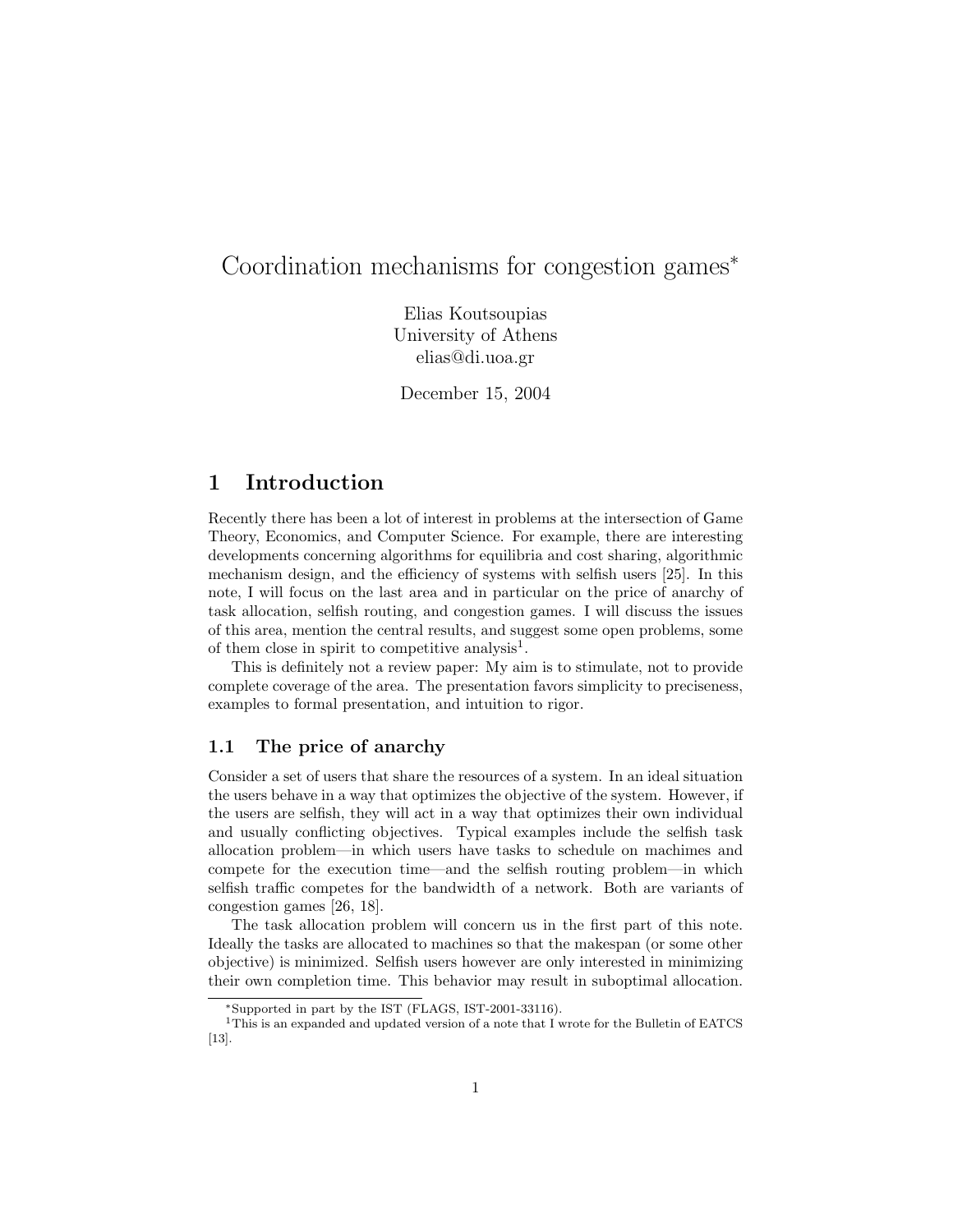The price of anarchy, introduced in [15], tries to address in a simple way how much is lost due to selfish behavior.

The first issue that arises in this approach is to characterize selfish behavior [23]. The classical approach assumes that the strategies of the users form a Nash equilibrium: At a Nash equilibrium no user can improve unilaterally its objective by selecting another strategy. This is the most robust concept of equilibrium and it has some nice properties; most notably that, in finite games, there always exists a mixed Nash equilibrium [20]. It has however some serious drawbacks. For example, it is not clear how the users are going to end up at a Nash equilibrium. This issue can be split into two questions: How long will it take for users to reach or converge to a Nash equilibrium? And, which Nash equilibrium will they play when a game has more than one equilibria? An obvious lower bound to convergence time is the computational complexity of finding a Nash equilibrium. This appears to be the most outstanding open problem at the intersection of Game Theory and Computational Complexity [24, 30]. It is not known whether the problem is in  $P$ ; my guess is that for 2 players it is indeed in P but for 3 or more players it is not. There is a well-known natural pivot algorithm, the Lemke-Howson algorithm, to compute a Nash equilibrium which is similar to Simplex. In the worst case, it takes exponentially many steps (see, for example, a recent work [29] which employs in a clever way cyclic polytopes).

The second issue is about how the players agree on a particular Nash equilibrium and it is more relevant to the concept of the price of anarchy: The most natural approach is to assume nothing so that the users may end up at any Nash equilibrium. Therefore to bound the inefficiency due to selfish behavior, we consider the worst-case Nash equilibrium.

Another issue that has yet to be explored in depth with respect to the price of anarchy is how much information is available to the players. Here we assume that the players have complete information.

### 2 Task allocation

Perhaps the easiest way to introduce the issues related to the price of anarchy of task allocation is by an example: Consider three tasks of length 1, 2, and 3 to be executed on two identical machines. Each task is controlled by a selfish user who wants to select a machine to minimize the completion time of its own task. The completion time for a task depends on the tasks allocated to its machine as well as on the scheduling policy of that machine. For now we assume that the scheduling policy executes the tasks in random order, but we will return to this issue later. The situation faced by the users is essentially captured by a 3-player game which happens to have 5 Nash equilibria. In one of the Nash equilibria the first two tasks select the first machine and the third task selects the second machine. In another, which is a mixed (randomized) equilibrium, the first task goes to the first machine, the second task with probability 1/4 goes to the first machine and with the remaining probability goes to the second machine, and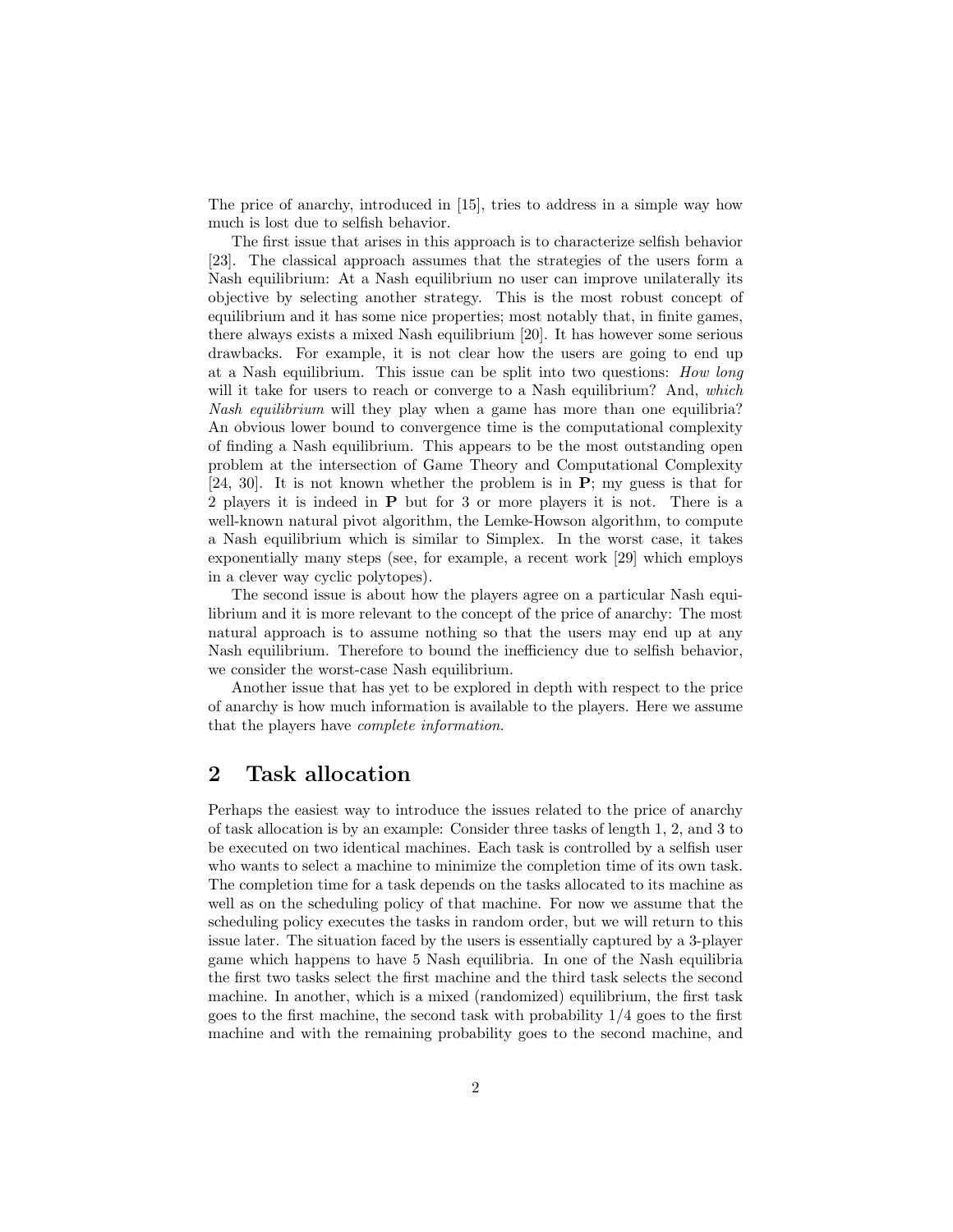the third task goes to the first or second machine with probabilities  $1/3$  and  $2/3$ , respectively. It is easy to check that this is indeed a Nash equilibrium. It should also be clear that the first of the two equilibria is better for the system —it has optimal makespan 3, while the expected makespan of the second equilibrium is  $9/2$  (=  $\frac{1}{4}$  $\frac{1}{3}$ 6 + ··· +  $\frac{3}{4}$  $\frac{2}{3}$ 5). The price of anarchy in this case is (at least)  $(9/2)/3 = 3/2.$ 

It is straightforward to generalize this example to the general case of  $n$ players/tasks with lengths  $w_1, \ldots, w_n$  and m machines. The price of anarchy for m machines is defined as the worst-case ratio of the makespan of a Nash equilibrium over the optimal makespan  $opt(w_1, \ldots, w_n)$ :

$$
PA_m = \max_{w_1, \dots, w_n} \quad \max_{\text{Nash eq. } E} \quad \frac{\text{makespan}(E)}{\text{opt}(w_1, \dots, w_n)}.
$$

What is the price of anarchy of the general case?

**Theorem 1** The price of anarchy  $PA_m$  for m identical machines which execute their tasks in random order is  $\Theta(\log m / \log \log m)$ . In particular, for  $m = 2$  the price of anarchy is 3/2.

Let me give a rough sketch of the proof [15, 5, 14]. The lower bound is easy: Consider  $m$  tasks of size 1. The optimal allocation is to assign each task on a separate machine. On the other hand, there is a Nash equilibrium at which each user selects randomly (and uniformly) among the  $m$  machines. The expected makespan is equal to the maximum number of tasks on a machine. This is the classical bins-and-balls problem [17] and the expected maximum turns out to be  $O(\log m / \log \log m)$  and the lower bound follows.

To show the upper bound, we need to bound the expected makespan of the Nash equilibria and the optimal makespan. An obvious lower bound for the latter is  $\max\{w_i, \sum_i w_i/m\}$  (the maximum task and the average load). The first quantity, the expected makespan, which is the expected maximum load, can be bounded indirectly. First we bound the maximum expected load: Intuitively, the expected load of a given machine cannot be much greater than the optimum, otherwise some player will have incentive to switch machines. By making this precise, we get that for each machine, its expected load at a Nash equilibrium is at most twice the optimum [15]. This is the only property of Nash equilibria that we need. To summarize: At a Nash equilibrium each player selects with some probability distribution a machine so that the expected load on each machine is at most  $2 \max\{w_i, \sum_i w_i/m\}$  and the question is what is the expected maximum load. This is a bins-and-balls situation with balls of arbitrary sizes and arbitrary probability distributions. But since the expected load on each machine is low we can use a Hoeffding bound [11, 5] to get that the expected maximum is at most  $O(\log m / \log \log m)$  times the maximum expectation. The latter as we mentioned is in turn at most twice the optimum and the upper bound follows.

Czumaj and Vöcking [5] extended Theorem 1 to machines of different speeds: The price of anarchy for this case is at most  $O(\log m / \log \log \log m)$ .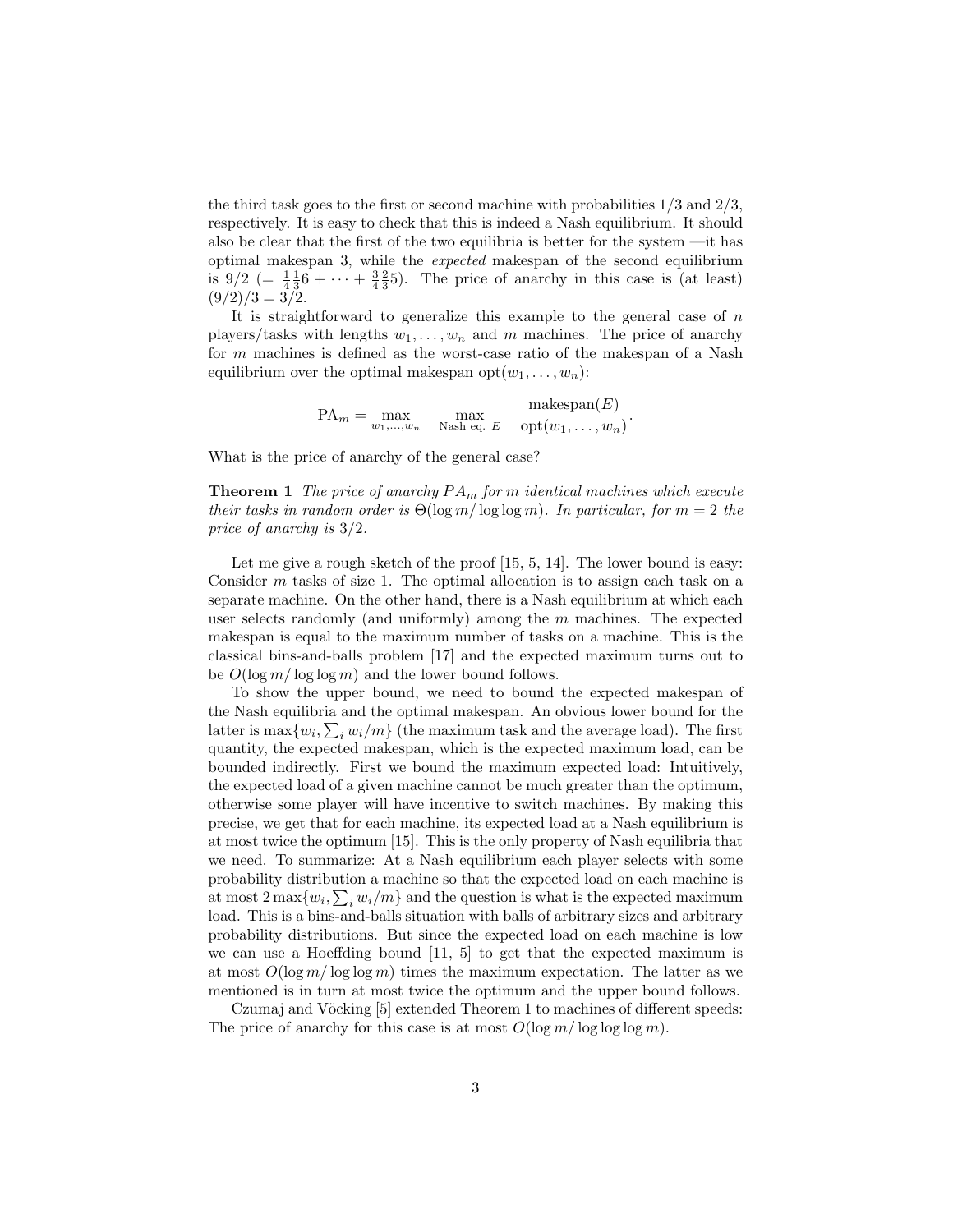It is disheartening that this proof makes so little use of the properties of Nash equilibria. Mavronikolas and Spirakis [19], proposed an interesting conjecture which strengthens the result of Theorem 1 and has potentially more game-theoretic nature. To describe the conjecture we need the notion of fullymixed Nash equilibrium: A Nash equilibrium is fully-mixed when it assigns nonzero probability to every strategy. The fully-mixed equilibrium for identical machines, is when each player selects randomly and uniformly a machine. For non-identical machines the fully-mixed Nash equilibrium may not exist.

Open Problem 1 (Fully-mixed Nash equilibrium conjecture) The fullymixed equilibrium, when it exists, has the maximum makespan among all Nash equilibria.

If the conjecture is true, then we can combine it with a result in [19] that bounds the price of anarchy of the fully-mixed Nash equilibrium to obtain Theorem 1. There is some progress on settling the conjecture [8, 16].

#### 2.1 Coordination mechanisms

At this point the reader may wonder whether this topic is appropriate for an algorithmic column since I didn't mention any algorithmic issues. But such issues exist. To introduce them, let's recall the assumption that each machine executes its tasks in random order, and let's ask the question: Are there scheduling policies that result in improved price of anarchy? It is natural to consider local scheduling policies in which the schedule on each link depends only on the loads of the link. Otherwise, an obvious solution would be to force an optimal allocation to each link. It is also natural to allow each link to give priorities to the loads and perhaps introduce delays. A set of scheduling policies will be called a coordination mechanism [4].

I now define the problem more precisely: There is a finite set of players  $N = \{1, \ldots, n\}$  and m identical machines. Machine j has a scheduling policy  $c^j$  which receives tasks from a subset of the players and decides how to execute them. The input is the vector  $(w_1, \ldots, w_n)$  of the length of tasks that allocated to machine j. Naturally  $w_i = 0$  when task i is not allocated to machine j. Notice that the input is a vector, not a set of tasks. This is equivalent to saying that the machines can order the tasks consistently; this is definitely true for tasks of distinct lengths but for tasks of equal length, the machines need some id to lexicographically order them. Without this assumption, when machines cannot distinguish between players of equal-length tasks, the bins-and-balls argument shows that the price of anarchy is still  $O(\log m / \log \log m)$ .

The scheduling policy of a machine is essentially determined by the completion times of its tasks. Let  $c_i^j(w_1,\ldots,w_n)$  denote the completion time of  $w_i$ which should satisfy the following natural constraint:

For every subset  $S$  of players, the maximum completion time of the players in S must be at least equal to the total length of the tasks in S: max<sub>i∈S</sub>  $c_i^j(w_1,\ldots,w_n) \geq \sum_{i \in S} w_i$ . As an example, a machine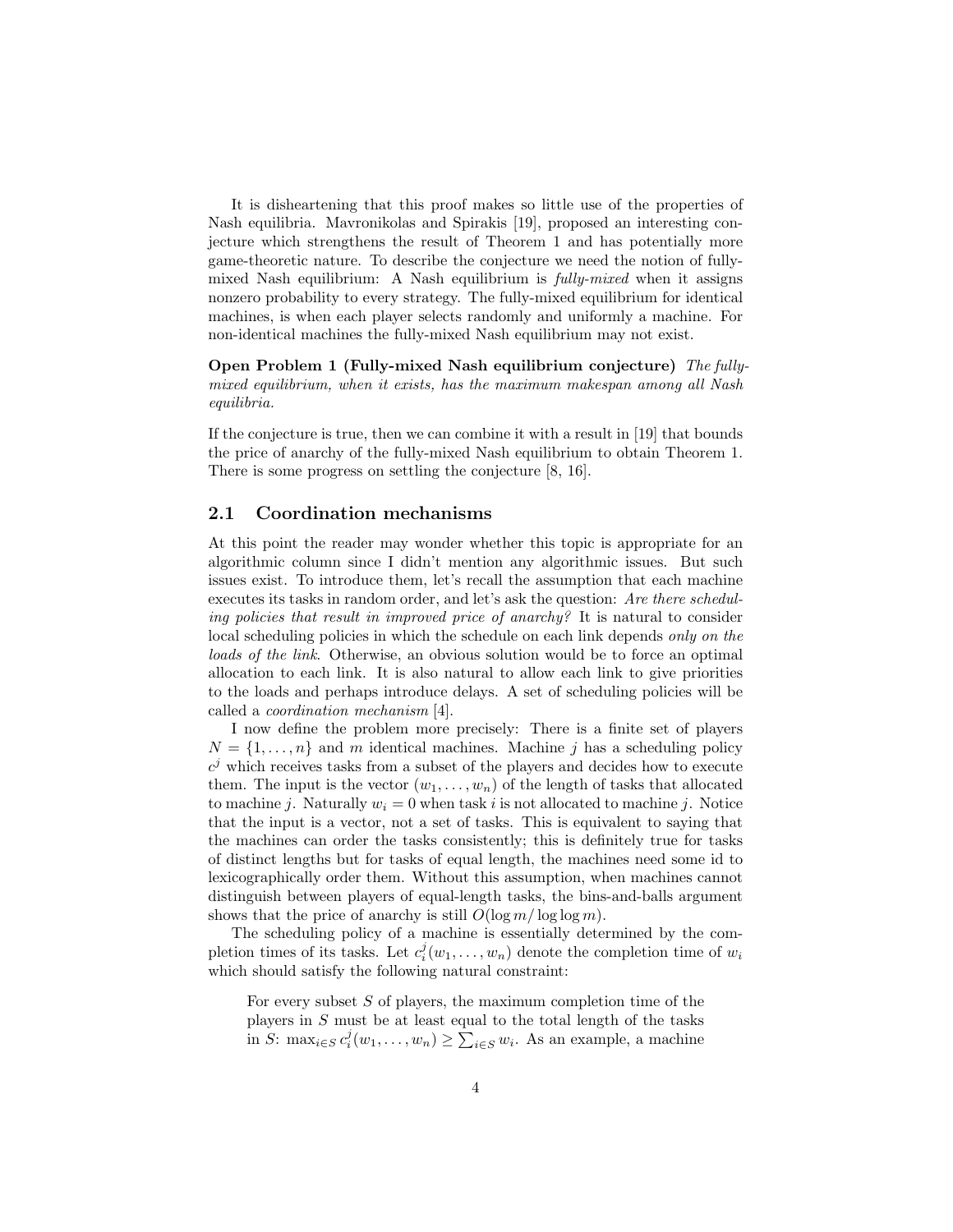could schedule two tasks  $w_1$  and  $w_2$  so that the first task finishes at time  $w_1 + w_2/2$  and the second task at time  $2w_1 + w_2$ .

Fix a coordination mechanism  $c = (c^1, \ldots, c^m)$ , a set of tasks  $w = (w_1, \ldots, w_n)$ . This defines a game between the tasks (players). Let  $E$  be a Nash equilibrium of this game and let makespan $(w; c; E)$  denote its makespan. We define the price of anarchy of the coordination mechanism  $c$  as the maximum over all sets of tasks  $w$  and all Nash equilibria  $E$  of its makespan over the optimum makespan.

$$
PA(c) = \max_{w} \max_{\text{Nash eq. } E} \frac{\text{makespan}(w; c; E)}{\text{opt}(w)}
$$

To illustrate the issues, we discuss first a simple coordination mechanism for two machines:

The tasks are ordered by length. If two or more tasks have the same length, their order is the lexicographic order of the associated players. The first machine schedules its tasks in order of increasing length while the second facility schedules its tasks in order of decreasing length.

The mechanism aims to break the symmetry of tasks. With this mechanism, it is easy to see that the player with the minimum task goes always to the first machine. Similarly, the agent with the maximum task goes to the second machine.

The following is not hard to show:

Proposition 1 The above increasing-decreasing coordination mechanism has price of anarchy 4/3. In particular, for  $n = 3$  players, it has price of anarchy 1.

To show for example that the price of anarchy of the mechanism is no better than  $4/3$ , consider 4 tasks with lengths 1, 1, 2, 2. Then there is a Nash equilibrium in which the first two tasks go to the first machine while the other two tasks go to the second machine (this happens to be a pure Nash equilibrium). Its price of anarchy is 4/3.

Is there a coordination mechanism with smaller price of anarchy? Notice that the situation resembles the framework of competitive analysis of online algorithms:

We, the designers, select a coordination mechanism  $c = (c^1, \ldots, c^m)$ , essentially a distributed scheduling algorithm. Then the adversary selects tasks  $w = (w_1, \ldots, w_n)$  (some of them 0 indicating that the associated player does not participate). We then compute the worstcase expected makespan among Nash equilibria and divide by the optimum to get the price of anarchy.

Surprisingly, there are coordination mechanisms that have price of anarchy less than 4/3. Compare this to  $\Theta(\log m / \log \log m)$  —the price of anarchy of the mechanism that executes the tasks in random order. In fact, any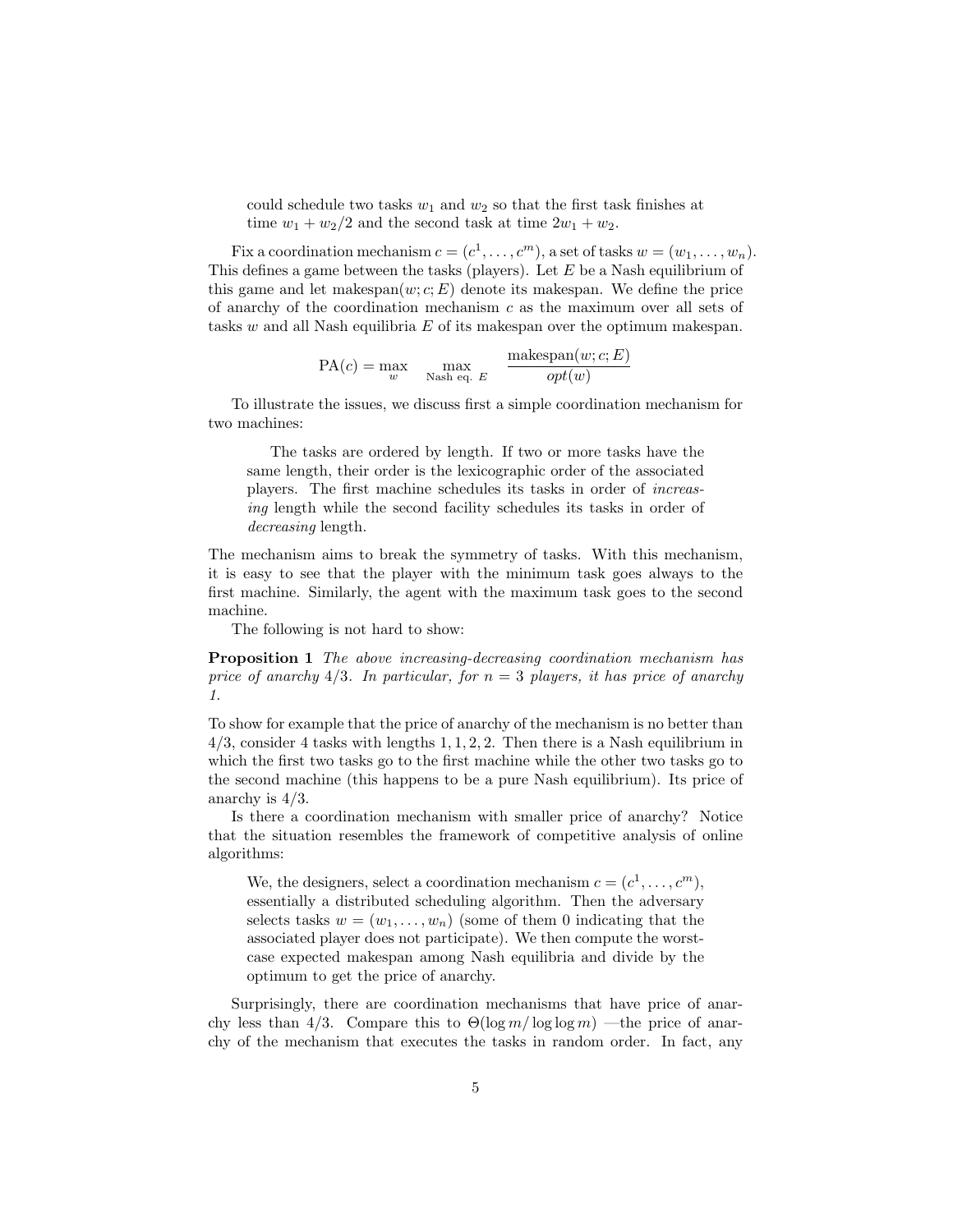mechanism that has the same policy on each machine has price of anarchy  $\Theta(\log m / \log \log m)$  (the balls-and-bins lower bound applies in this case too). The following mechanism breaks the symmetry in a simple way:

- Each machine schedules the tasks in order of decreasing length (using the lexicographic order to break any potential ties).
- Every task of machine  $j$  is delayed enough so that it finishes only at times t with  $t = j \pmod{m}$ .

For tasks of very large size, the delay introduced by the second rule is insignificant. But for tasks of small size, the delay may be significant; fortunately, there are ways to rectify the rule to make the delay arbitrarily small.

The above coordination mechanism has the nice property that there exists exactly one Nash equilibrium (with dominant strategies): The largest task knows that independently of the choices of the other players, it will be first on every machine. Furthermore, the completion times on the m machines are distinct and therefore there exists a unique optimal choice. This optimal choice is also known to the second largest task which with similar considerations selects a particular machine and so forth. This leads to greedy scheduling of the tasks in order of decreasing size [4]:

#### **Theorem 2** The above coordination mechanism for n players and m facilities has price of anarchy  $4/3 - 1/3m$ .

Is there a coordination mechanism with better price of anarchy? It is an interesting open problem to determine the best price of anarchy achievable by coordination mechanisms. No lower bound is known. The following intuitive non-rigorous argument shows how to establish non-trivial lower bounds: Consider  $m = 2$  machines and  $n = 5$  players with tasks of lengths  $(3, 3, 2, 2, 2)$ . After we fix the coordination mechanism the adversary selects either this input or an input of which one of the tasks of length 2 is missing, i.e., one of  $(3,3,0,2,2)$ ,  $(3,3,2,0,2)$ , and  $(3,3,2,2,0)$ . Notice that the optimal allocations assign the 3's to the same or different machines depending on whether there are 3 2's or not. The local policies of a coordination mechanism cannot always distinguish between the two cases and therefore cannot always achieve optimal allocation. Turning this intuitive argument into a concrete lower bound doesn't appear to be easy—especially for mechanisms that may have no pure Nash equilibrium and it remains an open problem. To summarize, the best known upper bound is given by Theorem 2 and the best known lower bound is 1.

#### Open Problem 2 Does the coordination mechanism of Theorem 2 have optimal price of anarchy among all coordination mechanisms? If not, show better upper and lower bounds.

As I mentioned above, Czumaj and Vöcking [5] showed that the price of anarchy when the machines have different speeds is  $O(\log m / \log \log \log m)$  (when each machine schedules its tasks in random order).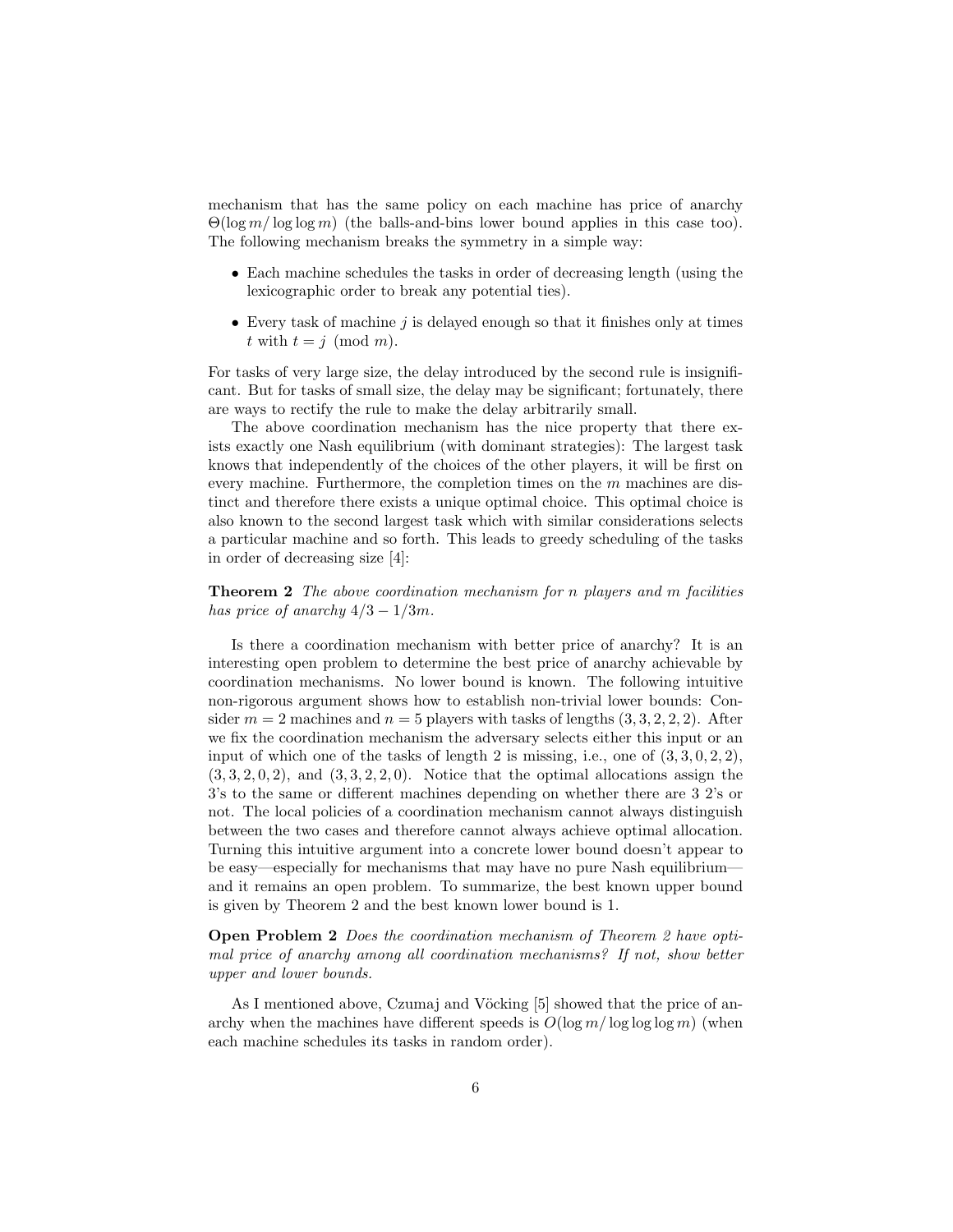Open Problem 3 How much can coordination mechanisms improve the price of anarchy for machines of different speeds? A coordination mechanism similar to the one of Theorem 2 can reduce the price of anarchy to a constant  $2-2/(m+1)$ 1). Is there a better one?

#### 2.2 Truthful coordination mechanisms

In traditional Game Theory there is a parallel of coordination mechanisms, Mechanism Design [21, 22]. A central concept in Mechanism Design is the notion of truthfulness. Similar issues arise for coordination mechanisms. In particular, the coordination mechanism of Theorem 2 has the property that it favors (schedules first) large tasks. This is undesirable since it gives incentive to players to lie and pretend to have larger tasks. For example, a selfish agent will pad its task to increase its length if this will guarantee a better completion time. Are there coordination mechanisms that avoid this problem? More precisely, let's call a coordination mechanism *truthful* when no player can unilaterally improve its completion time by increasing the length of its task.

As an example of a truthful coordination mechanism consider the mechanism of Theorem 2, but change the first rule so that the tasks in each machine are scheduled in order of increasing length. Now a similar argument establishes that starting from the task of minimum length, each task has a dominant strategy and ends up at a unique machine. One can show that this coordination mechanism has price of anarchy  $2 - 1/m$  [10]. Although this is greater than  $4/3 - 1/3m$ , the mechanism is very robust in that the players have no incentive to lie.

Open Problem 4 Are there truthful coordination mechanisms with better price of anarchy? If there are, prove better upper and lower bounds.

A related issue is the notion of randomized coordination mechanisms. Are they better than their deterministic counterparts?

## 3 Coordination mechanisms for selfish routing

The above ideas can be naturally extended to the selfish routing problem whose price of anarchy study was initiated by Roughgarden and Tardos [28]. This problem together with the task allocation problem are the two major problems studied so far with respect to the price of anarchy.

An instance  $(G, \ell, r)$  of the (single-commodity) selfish routing problem, is defined by a network G with latency functions  $\ell_e$  on each edge e, an origin s, a destination  $t$ , and rate  $r$ . In the more general multi-commodity selfish routing problem there are more than one pairs of source and destination, but in this note we will deal mainly with single-commodity networks. Intuitively, a flow can be thought as consisting of (infinitely) many players, each one controlling an infinitesimal amount of flow, in the same way that a driver in a large city drives a single car and his decisions do not really affect the traffic experienced by the others.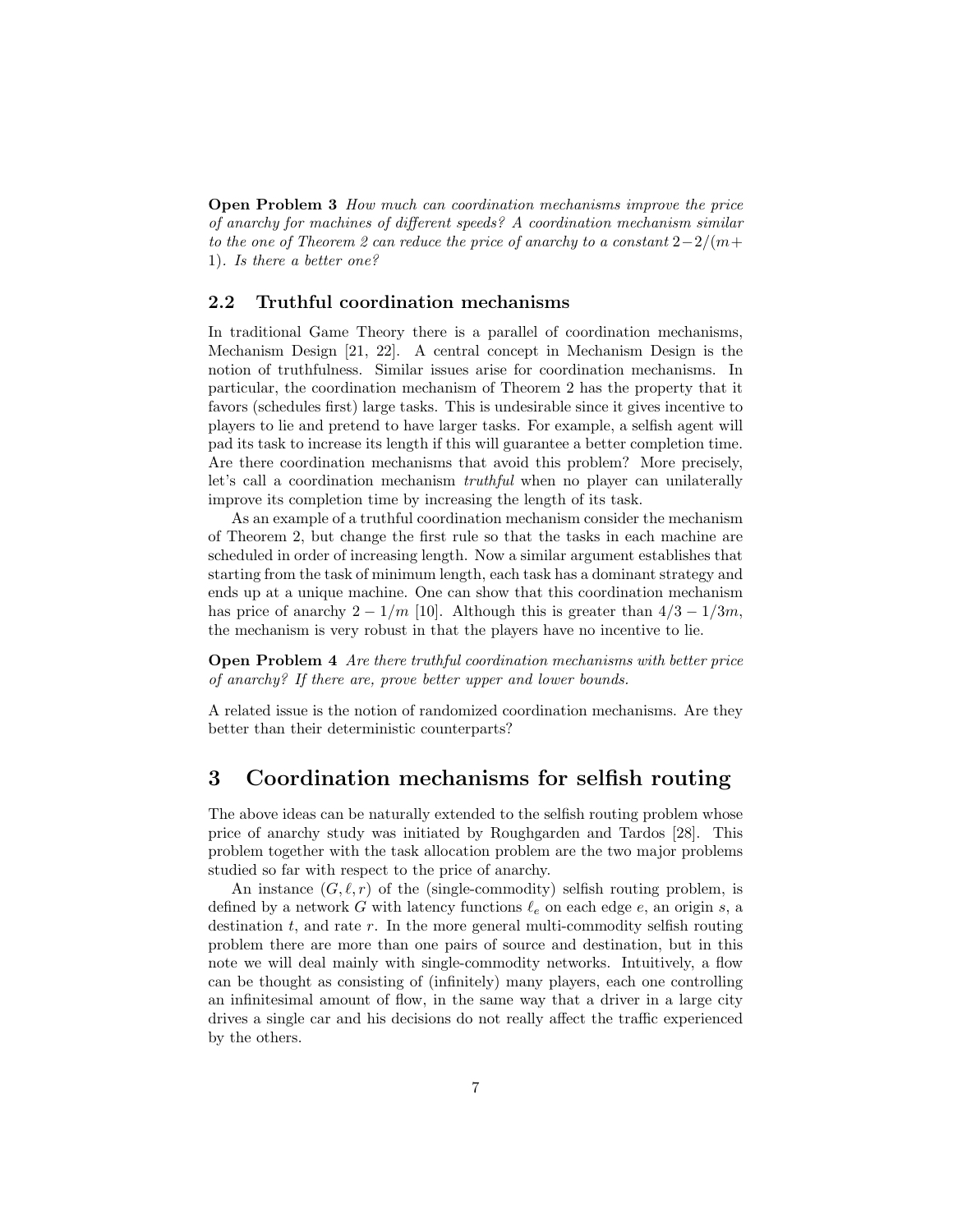The two typical examples of selfish routing are shown in Figure 1. Consider for example, the network on the right, the well-known Braess' paradox network, where a flow of rate 1 must travel from  $A$  to  $D$  and experiences delay on each edge given by the latency functions on the edges. At the unique Nash equilib-

$$
\ell_1(f) = 1
$$
\n
$$
\ell_{AC}(f) = 1
$$
\n
$$
\ell_{BC}(f) = f
$$
\n
$$
\ell_{BC}(f) = 0
$$
\n
$$
\ell_{BD}(f) = 0
$$
\n
$$
\ell_{AB}(f) = f
$$
\n
$$
\ell_{BD}(f) = 1
$$
\n
$$
\ell_{BD}(f) = 1
$$

Figure 1: Two parallel links and the Braess' network

rium all the flow follows the path ABCD with latency 2. On the other hand, the optimal solution (which minimizes the average or the maximum latency) is to split the flow evenly on the paths ABD and ACD with latency 3/2. The price of anarchy in this case is  $4/3$ . A similar situation occurs on the example with the two parallel links. A celebrated theorem by Roughgarden and Tardos [28] asserts that 4/3 is the maximum price of anarchy for linear networks, that is, networks with linear latency functions.

The natural question is what can we do to improve the price of anarchy in this situation. One proposal [27], inspired by the Braess' paradox, is to remove some edges. For example, in the Braess' network, when we remove the edge BC, the price of anarchy drops to 1 (hence the paradox). But this approach is very restricted; it does not even improve the price of anarchy on the two parallel links network.

#### 3.1 Taxes

A more general proposal is to try to improve the price of anarchy by adding taxes (tolls) to edges. More precisely, a tax  $\tau_e$  on an edge e raises the cost from  $\ell_e(f)$  to  $\ell_e(f) + \tau_e$ . Note that the tax on an edge is a constant, independent of the flow on the edge.

Can taxes improve the price of anarchy? The answer depends on whether we are interested on  $\ell_e(f)$  or  $\ell_e(f) + \tau_e$ . From now on we will refer to the first as latency and to the later as cost (cost is equal to latency plus taxes). If we are interested on the latency only, then there is a nice characterization of taxes that improve the price of anarchy to 1. This is achieved by the marginal cost tax which is based on the principle that a user pays on each edge a tax equal to the additional delay his presence causes to the other users of the edge. If the derivatives  $\ell_e'$  of the latency functions exist, then the marginal cost tax is  $\tau_e = f_e^* \cdot \ell'_e(f_e^*)$ , where  $f_e^*$  is the flow on edge e in the optimal solution. As an example, the marginal cost tax on the Braess' network (when the rate is 1) changes the cost on the edges AB and CD from f to  $f + 1/2$  and leaves everything else unchanged. An old theorem [1] asserts that: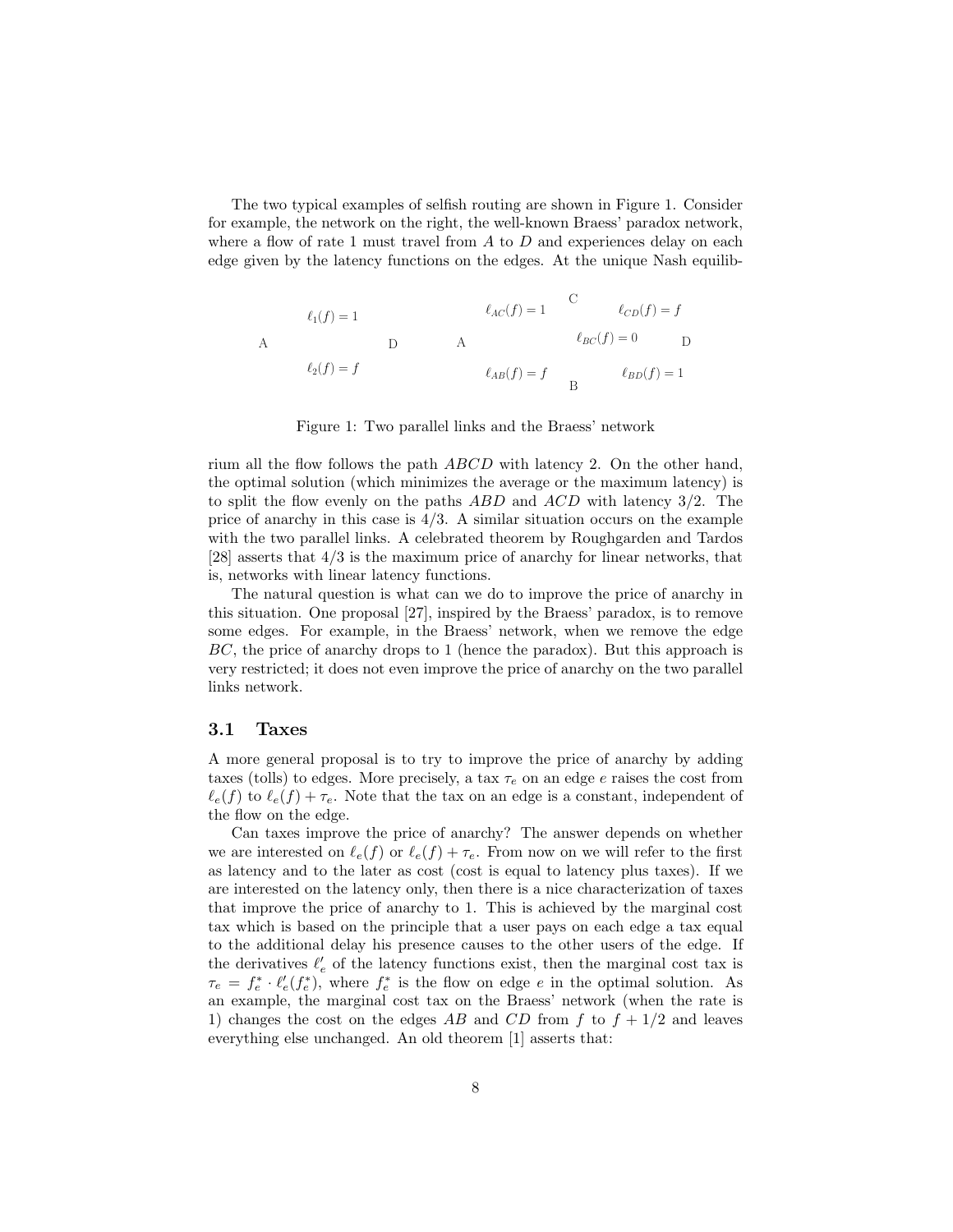Proposition 2 The marginal cost tax achieves optimal latency for every network (even non-linear ones).

Even for heterogeneous networks in which players may differ in their sensitivity to taxes, there is always a set of taxes that achieve optimal latency. For single-commodity networks, this was shown in [2]; it was recently extended to multi-commodity networks in [7, 12].

If we however are interested in minimizing the cost, which is latency plus tax, the situation is more complicated. This is the case that we will consider from now on. When we compute the price of anarchy, taxes affect only the cost of the Nash equilibrium, so we still divide by the original optimal cost. Note first that the marginal cost tax fails to improve the situation. In particular, Cole, Dodis, and Roughgarden [3] showed that for every linear network, the marginal cost tax can only increase the cost. But for other tax policies, the situation may be much better. For example, in the Braess' network, when we add a large tax to the edge BC, the price of anarchy drops to 1.

A natural algorithmic problem is to compute, for a given network and rate, optimal taxes—taxes for which the worst-case Nash equilibrium has minimum cost. For networks with linear delays, a theorem in [3] asserts that there are optimal taxes that are either 0 or  $\infty$  on each edge. Essentially this shows that for linear networks, taxes are not really more powerful than edge removals. It is known that the problem of computing the optimal edge removals is an NP-hard problem [27]. Another immediate implication is that taxes fail to improve the worst-case price of anarchy for linear networks; in particular, for the two parallel links network of Figure 1, taxes cannot improve the price of anarchy below 4/3. To summarize:

Proposition 3 With constant taxes the worst-case price of anarchy for linear networks remains 4/3.

#### 3.2 Beyond taxes and fixed rates

In the framework of the price of anarchy, the restriction in which the rates are fixed seems in some cases unnatural. Are we, for example, interested in the price of anarchy of a transportation network at the rush hour or in the middle of the night? What if we want to find the worst-case price of anarchy of a given network when an adversary selects the rates? It should be clear however that in the framework of Roughgarden and Tardos nothing changes essentially; the reason is that in this framework, we simply observe or measure the inefficiency of the system. The situation however changes drastically when we act in order to improve the efficiency of a network. By employing the competitive analysis setting, we first design our mechanism and then an adversary selects the rate that maximizes the price of anarchy.

In another direction, taxes were so far assumed to be constant, independent of the flow. For practical reasons, in transportation networks for example, it may be hard to implement taxes that depend on the traffic. Furthermore, for fixed rates this makes no difference mathematically. But when we allow an adversary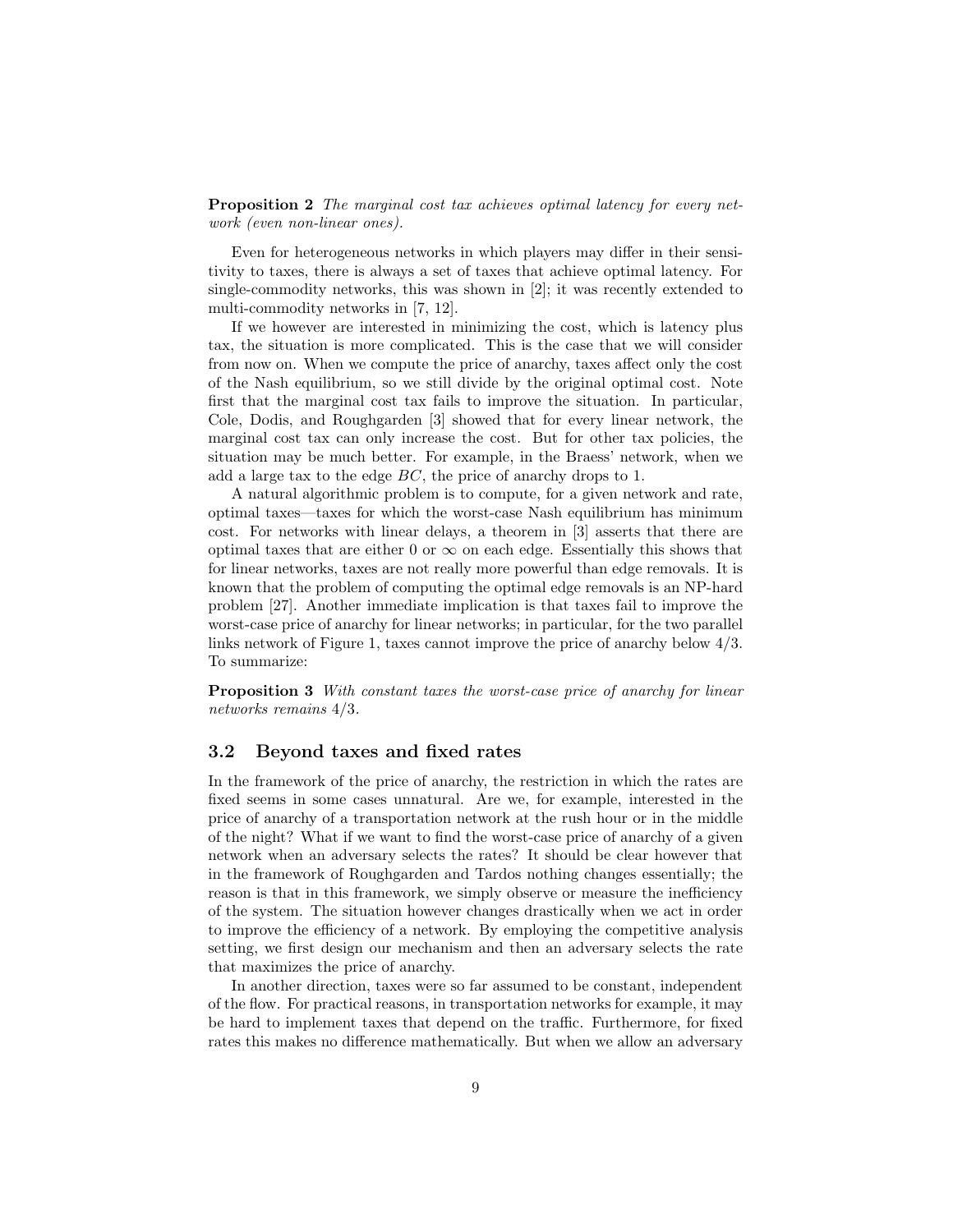to select the rate, constant and varying taxes are completely different. The way the marginal cost tax is defined (as the value of the function  $f \cdot \ell'(f)$  for a particular value  $f$ ) also shows that it may be more natural to consider taxes that depend on the flow. The tax on edge e can depend on the rates (a global policy) or the flow of the edge  $e$  (a local, distributed policy). The natural approach, especially in vast networks, is to consider only the later case.

So, from now on we will consider variable taxes  $\tau_e(f_e)$  which are functions of the flow that crosses an edge. The following therefore is a natural question:

Given a network, find taxes  $\tau_e(f_e)$  that minimize the worst case price of anarchy over all rates.

This problem is close in spirit to online algorithms: we select the taxes, the adversary selects the rates, we compute the cost (latency plus taxes) of the worst Nash equilibrium, and divide by the optimal latency.

For example, recall that constant taxes fail to improve the situation on the network with two parallel edges of Figure 1. But with varying taxes, the price of anarchy drops to 1, as follows: add a tax to the lower edge

$$
\tau_2(f) = \begin{cases} 0 & \text{if } f < 1/2 \\ 1/2 & \text{otherwise} \end{cases}
$$

Notice that this is not continuous function. This is unavoidable, as it is not hard to see that every continuous tax for this network fails to lower the cost.

The example of the Braess' network with rate 1 is more illuminating. Recall that when we remove the edge BC (or equivalently add tax  $\tau_{BC} = \infty$ ), the price of anarchy drops to 1. For other rates however, the removal of the edge has devastating effects. In particular for small rates  $r \leq 1/2$ , for which the optimal uses the edge  $BC$ , it is easy to calculate that the price of anarchy becomes unbounded (when r tends to 0, each player has cost  $1 + r/2$ , while the optimum uses the edge  $BC$  and has cost at most  $2r^2$ ). So, while the removal of the edge is an optimal solution for fixed rate 1, it is a bad solution for other rates. Can we find a better solution with varying taxes? Yes, albeit there is no way to improve the price of anarchy to 1. For example, with the tax

$$
\tau_{BC}(f) = \begin{cases} 0 & \text{if } f < 2/3 \\ 1 & \text{otherwise} \end{cases}
$$

the price of anarchy becomes 16/15. Notice again that we employed a noncontinuous function, although in this case, there exists continuous taxes that improve the price of anarchy below  $4/3$ . The above examples suggest the following problem:

**Open Problem 5** Which is the worst-case price of anarchy for linear networks when we employ varying taxes  $\tau_e(f_e)$ .

Since optimal taxes may turn out to be complicated functions, a natural restriction is to consider piecewise linear taxes.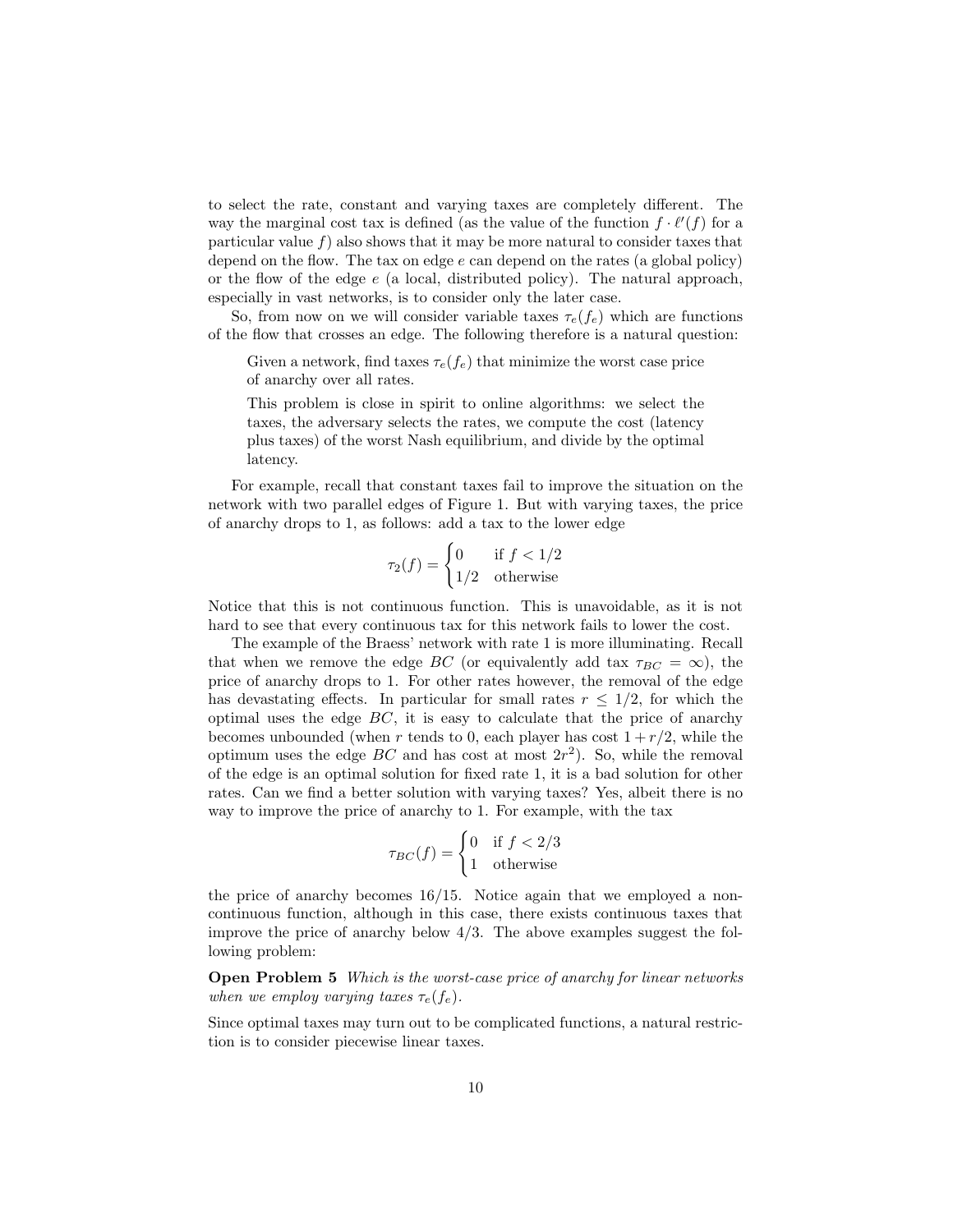# 4 Congestion games and coordination mechanisms

The task allocation problem and the selfish routing problem share common characteristics. This is because they are both variants of congestion games [26, 18]. A congestion game is a tuple  $(N, M, (\Sigma_i)_{i \in N}, (c^j)_{j \in M})$  where  $N =$  $\{1, \ldots, n\}$  is the set of players, M is a set of facilities (machines or edges),  $\Sigma_i$  is a collection of strategies for player *i*: a strategy  $A_i \in \Sigma_i$  is a subset of facilities, and finally  $c^j$  is the cost functions of facility j: when k players use facility j, the cost for each player is  $c^{j}(k)$  which depends only on the number of players, not their identities. An important special case is when the cost functions  $c^j$  are linear.

There are essentially two differences between congestion games and the selfish task allocation problem. First, congestion games are more general than the task allocation problem in that each job wants service from a subset of machines instead from a single machine. Second, congestion games is more restricted, in that the jobs (players) are identical. In other words, the task allocation problem is the special case of weighted congestion games on a network of parallel edges. In a weighted congestion game, each player i has a weight  $w_i$  and the cost of a facility is a function of the total weight assigned to this facility. The selfish routing problem, on the other hand, is a variant of (unweighted) congestion games with infinitely many players (it is called non-atomic).

As an example of an (unweighted) congestion game, consider the network of Figure 2 and two players. Player 1 wants to use a path from node A to node E and player 2 wants to use a path from node B to node E. The cost on each edge is equal to the number of players using it. The strategies ABDE and BACE are at a Nash equilibrium with price of anarchy 2. A nice theorem by Rosenthal [26], who first proposed congestion games, asserts that every unweighted congestion game has at least one pure Nash equilibrium. This is not true however for weighted congestion games (not even single-commodity network congestion games [9]).



Figure 2: A simple congestion game.

Coordination mechanisms can be naturally extended to weighted congestion games:

We, the designers, select delays (or taxes) and priorities on the facilities, the adversary selects the weights of the players, and then we compute the price of anarchy of the worst case Nash equilibrium.

There are symmetric (when we are allowed to select only delays) and asymmetric mechanisms (when we can also select priorities). In the discussion above, we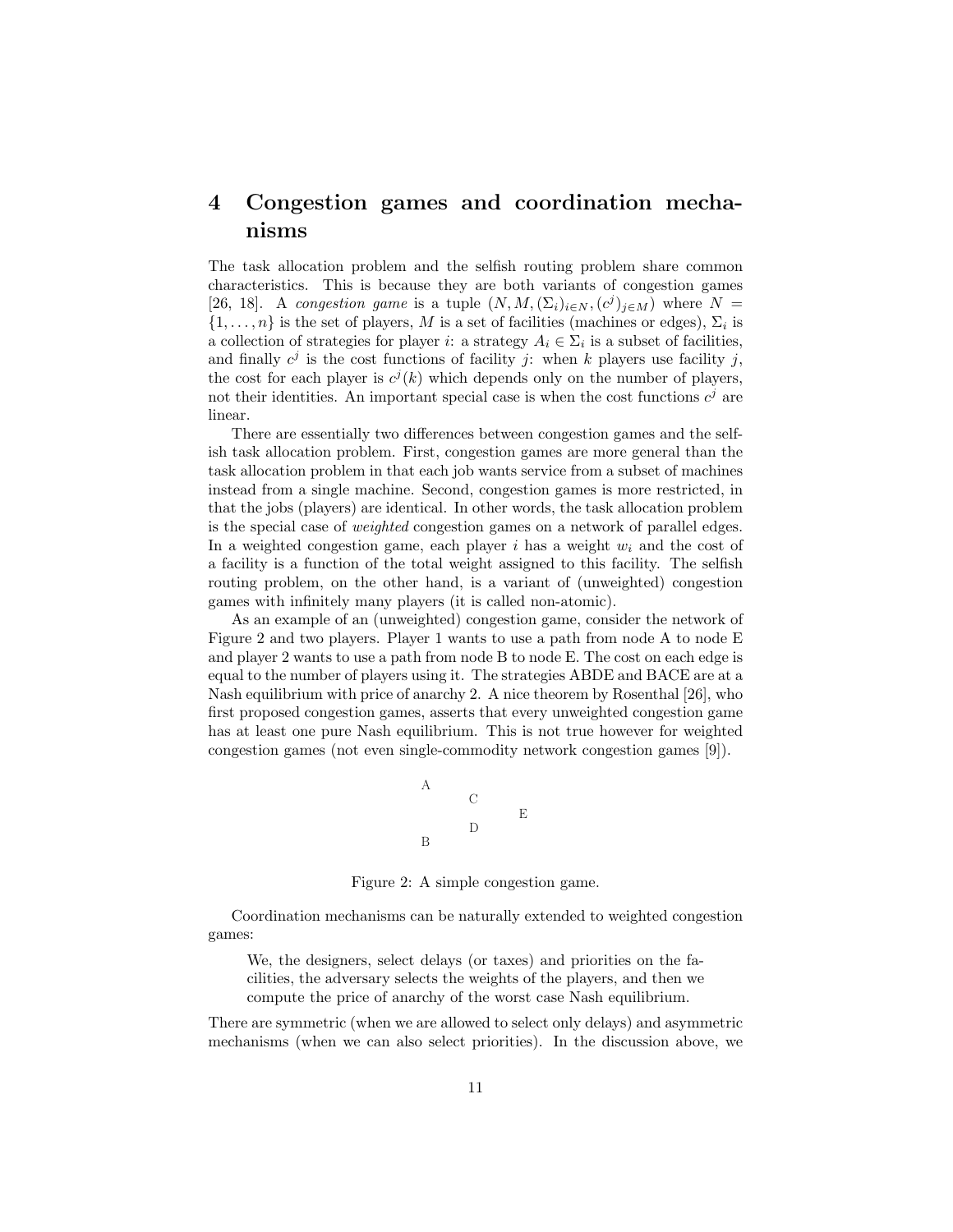considered asymmetric mechanisms for the task allocation and symmetric ones for the selfish routing problem.

Another issue that we have to deal with is the notion of social (system) cost. The price of anarchy depends not only on the game itself but also on the social cost. For example, in the task allocation problem above, we were interested in the makespan, and in the selfish routing problem in the average latency. From the system designers point of view there are two natural notions of social cost: The maximum or the average cost, among the players; suitably, the first was used for the task allocation problem and the second for the selfish routing problem.

## 5 Conclusions

The study of selfish task allocation has motivated the new area of price anarchy. Another central problem in the area turned out to be the selfish routing problem. The initial questions concerning the price of anarchy have been successfully answered but many more problems remain open. I mentioned some of them above but there are many more.

With many interesting cases of congestion games (weighted or unweighted, single-commodity or multi-commodity or general, atomic or non-atomic, splittable or unsplittable flow, etc), with more than one notions of social cost, and with different types of coordination mechanisms (symmetric or asymmetric), it is clear that there are a lot of open questions about coordination mechanisms for congestion games. Which ones of them are tractable or even interesting remains to be seen.

For a more expanded treatment of the issues of this note please see the original publications. Most of the early results are surveyed by Czumaj in [6]. For taxes a good source is [2, 3]. Finally, coordination mechanisms for the task allocation problem are discussed in [4].

### References

- [1] M. Beckmann, C. B. McGuire, and C. B. Winsten. Studies in economics of transportation. Yale University Press, 1956.
- [2] R. Cole, Y. Dodis, and T. Roughgarden. Pricing network edges for heterogeneous selfish users. In STOC 2003, pages 521–530, 2003.
- [3] R. Cole, Y. Dodis, and T. Roughgarden. How much can taxes help selfish routing? In ACM EC 2003, pages 98–107, 2003.
- [4] G. Christodoulou, E. Koutsoupias, and A. Nanavati. Coordination Mechanisms. In Proceedings of the 31st International Colloquium on Automata, Languages, and Programming (ICALP), pages 345–357, Turku, Finland, July 2004.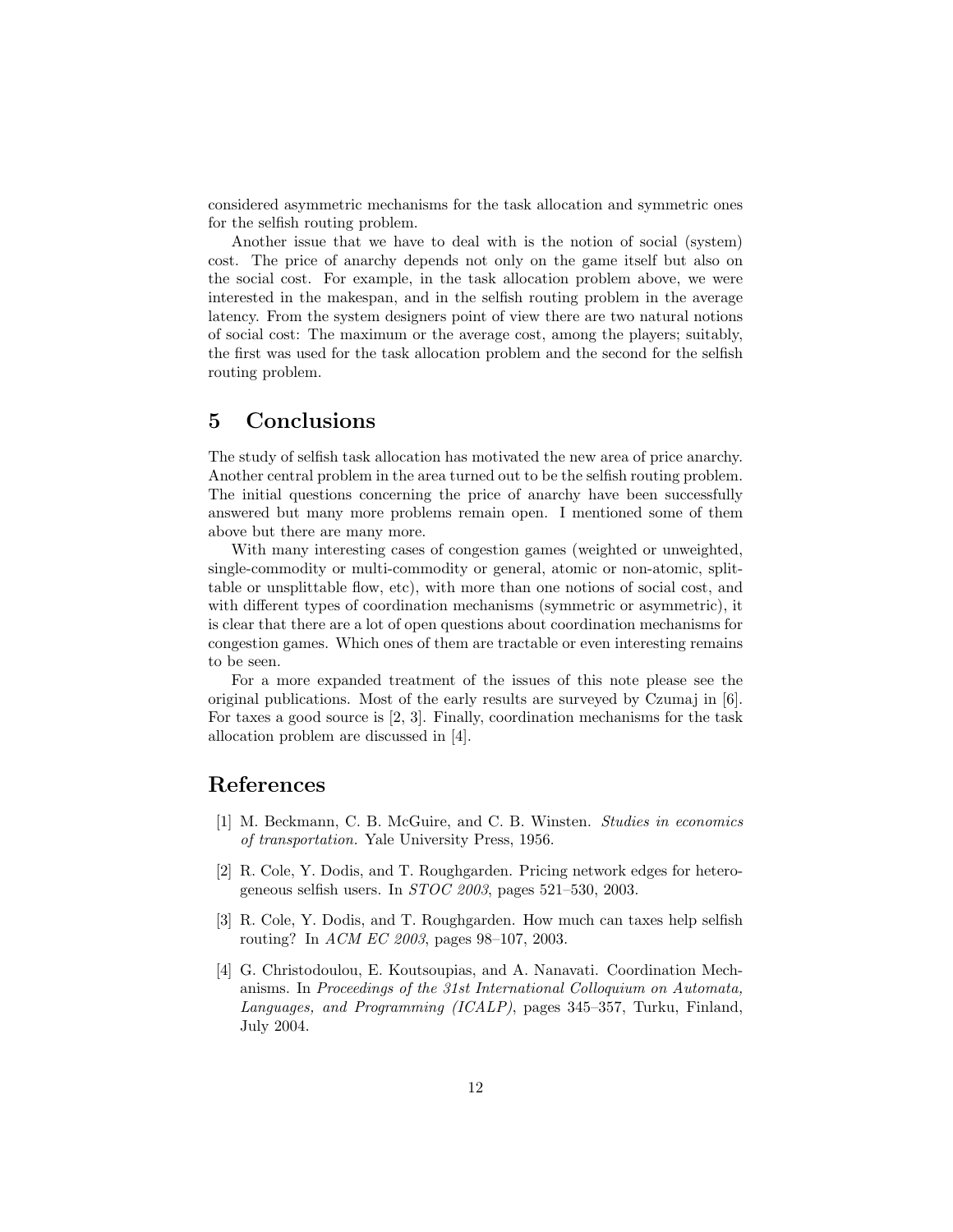- [5] A. Czumaj and B. Vöcking. Tight Bounds for Worst-case Equilibria. In Proceedings of the 13th Annual ACM-SIAM Symposium on Discrete Algorithms, pp. 413–420, January 2002.
- [6] A. Czumaj Selfish routing on the Internet. http://www.cis.njit.edu/˜czumaj/PUBLICATIONS/Selfish-Routing-Survey-2003.html
- [7] L. Fleischer, K. Jain, and M. Mahdian. Tolls for heterogeneous selfish users in multicommodity networks and generalized congestion games. In FOCS 2004, pages 277–285, 2004.
- [8] D. Fotakis, S. Kontogiannis, E. Koutsoupias, M. Mavronicolas, and P. Spirakis. The structure and complexity of Nash equilibria for a selfish routing game. In ICALP, pp. 123–134, Malaga, Spain, 2002
- [9] D. Fotakis, S. Kontogiannis, and P. Spirakis. Selfish unsplittable flows. In ICALP 2004, pages 593–605, 2004.
- [10] R. L. Graham. Bounds for certain multiprocessing anomalies, Bell System Technical Journal, 45, pages 1563-1581, 1966.
- [11] W. Hoeffding. Probability inequalities for sums of bounded random variables. Journal of the American Statistical Association, 58(301):13–30, March 1963.
- [12] G. Karakostas and S. Kolliopoulos. Edge pricing of multicommodity networks for heterogeneous selfish users. In FOCS 2004, pages 268–276, 2004.
- [13] E. Koutsoupias. Selfish task allocation. Bulletin of EATCS, Number 81, pages 79–88, October 2003.
- [14] E. Koutsoupias, M. Mavronicolas and P. Spirakis. Approximate Equilibria and Ball Fusion. In *Proceedings of the 9th International Colloquium on* Structural Information and Communication Complexity (SIROCCO), 2002
- [15] E. Koutsoupias and C. H. Papadimitriou. Worst-case equilibria. In Proceedings of the 16th Annual Symposium on Theoretical Aspects of Computer Science, pages 404-413, 1999.
- [16] T. Luecking, M. Mavronicolas, B. Monien, M. Rode, P. Spirakis, I. Vrto. Which is the Worst-case Nash Equilibrium? In MFCS 2003.
- [17] R. Motwani and P. Raghavan, Randomized Algorithms, Cambridge University Press, 1995.
- [18] D. Monderer and L. S. Shapley. Potential Games. Games and and Economic Behavior 14, pages 124-143, 1996.